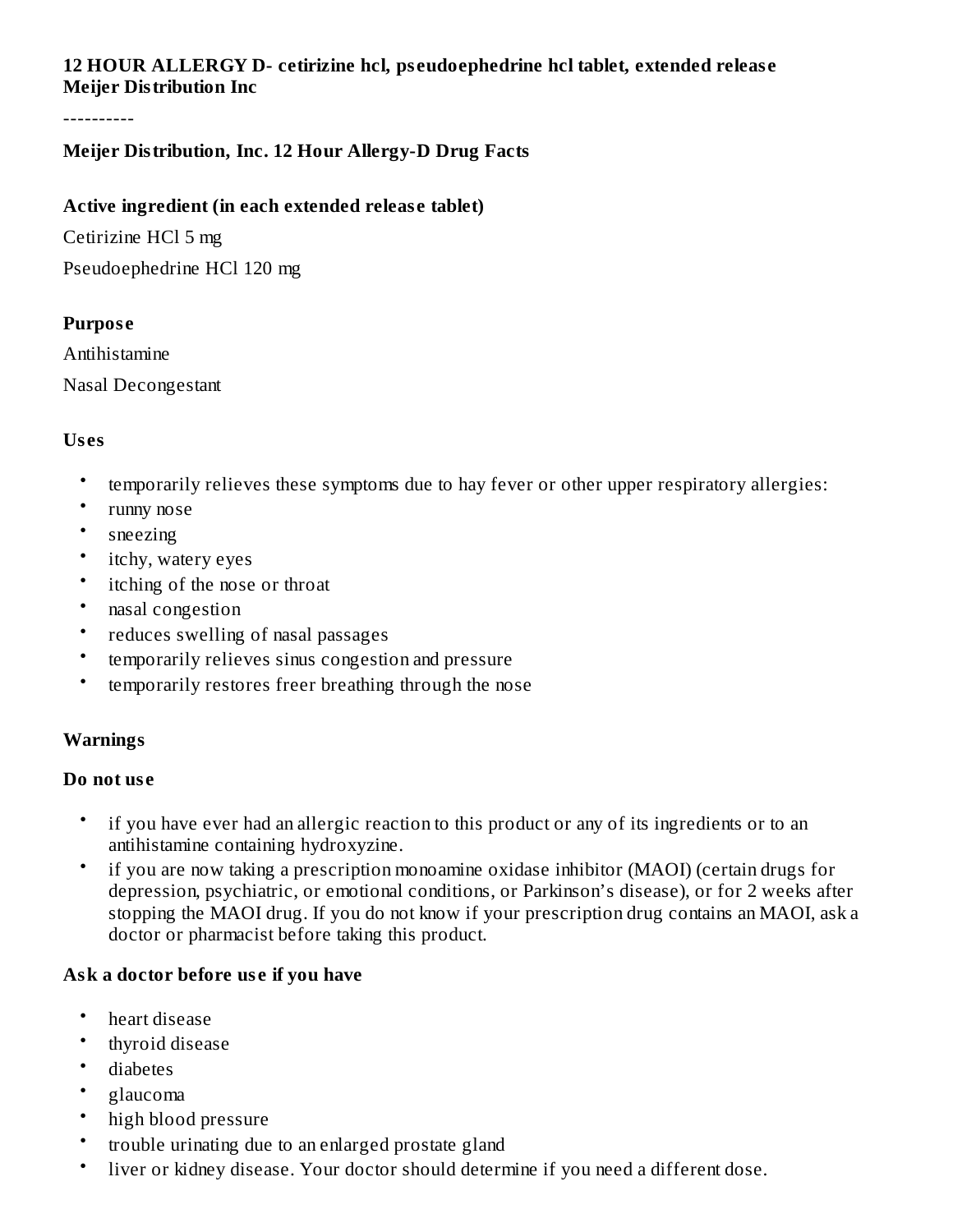## **Ask a doctor or pharmacist before us e if you are**

taking tranquilizers or sedatives.

#### **When using this product**

- do not use more than directed
- drowsiness may occur
- avoid alcoholic drinks
- alcohol, sedatives, and tranquilizers may increase drowsiness
- be careful when driving a motor vehicle or operating machinery

## **Stop us e and ask a doctor if**

- an allergic reaction to this product occurs. Seek medical help right away.
- you get nervous, dizzy, or sleepless
- symptoms do not improve within 7 days or are accompanied by fever

## **If pregnant or breast-feeding:**

- if breast-feeding: not recommended
- if pregnant: ask a health professional before use.

#### **Keep out of reach of children.**

In case of overdose, get medical help or contact a Poison Control Center right away.

#### **Directions**

• do not break or chew tablet; swallow tablet whole

|                                | adults and children 12 years and over take 1 tablet every 12 hours; do not take more than 2 tablets in 24 |
|--------------------------------|-----------------------------------------------------------------------------------------------------------|
|                                | hours.                                                                                                    |
| adults 65 years and over       | ask a doctor                                                                                              |
| children under 12 years of age | ask a doctor                                                                                              |
| consumers with liver or kidney | ask a doctor                                                                                              |
| disease                        |                                                                                                           |

## **Other information**

• store between 20° to 25°C (68° to 77°F)

## **Inactive ingredients**

colloidal silicon dioxide, hydroxypropyl cellulose, hypromellose, lactose monohydrate, magnesium stearate, microcrystalline cellulose, talc, yellow iron oxide

#### **Questions or comments?**

1-800-719-9260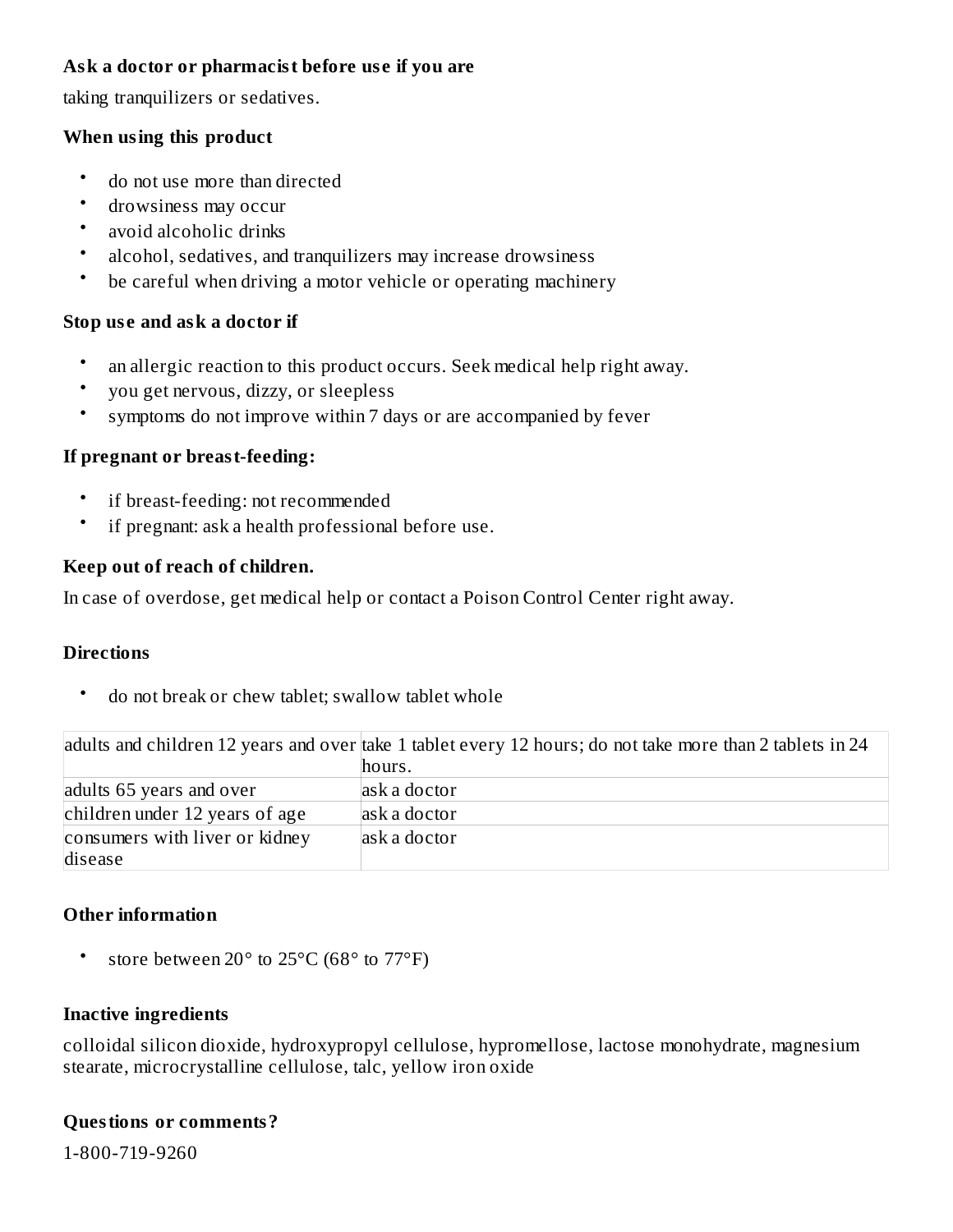## **Principal Display Panel**

Compare to Zyrtec-D® active ingredients ALLERGY & CONGESTION 12 Hour Allergy-D Cetirizine Hydrochloride and Pseudoephedrine Hyrdochloride Extended Release Tablets 5 mg/120 mg antihistamine/nasal decongestant Indoor & Outdoor Allergies 12 Hour Relief of: Sneezing Itchy, Watery Eyes Runny Nose Itchy Throat or Nose Sinus Pressure Nasal Congestion Actual Size Original Prescription Strength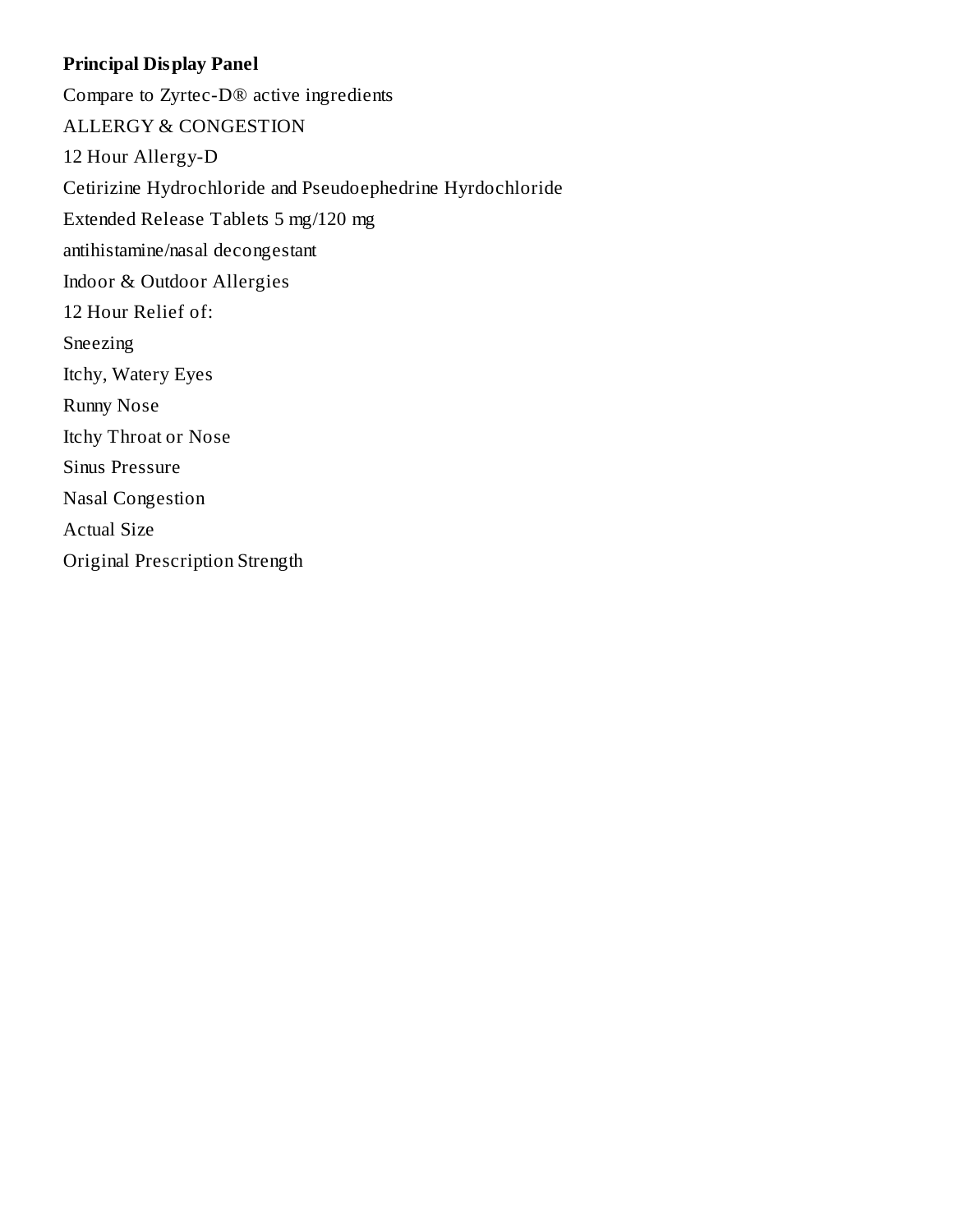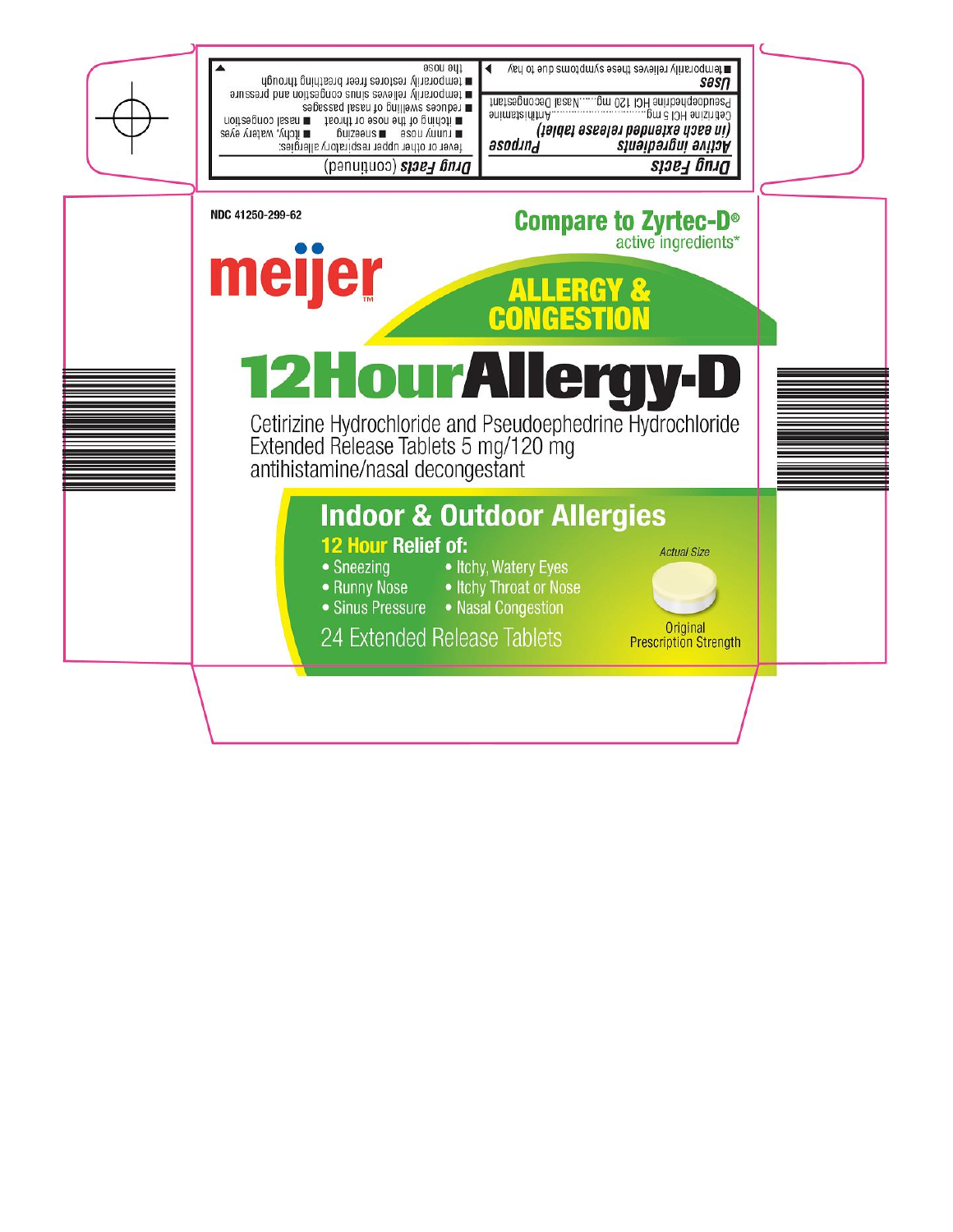| <b>J7655</b><br>똙<br>$\overline{1}$ | <b>Drug Facts (continued)</b><br><b>Warnings</b><br>Do not use<br>if you have ever had an allergic reaction to this<br>product or any of its ingredients or to an antihistamine<br>containing hydroxyzine.<br>∎if you are now taking a prescription monoamine<br>oxidase inhibitor (MAOI) (certain drugs for<br>depression, psychiatric, or emotional conditions, or<br>Parkinson's disease), or for 2 weeks after stopping the | <b>Drug Facts</b> (continued)<br>vou get nervous, dizzy, or sleepless<br>accompanied by fever<br>If pregnant or breast-feeding:<br>if breast-feeding: not recommended                               | symptoms do not improve within 7 days or are<br>if pregnant: ask a health professional before use.<br>Keep out of reach of children. In case of overdose, get<br>medical help or contact a Poison Control Center right away. | <b>CAST REP</b><br>DO NOT USE IF BLISTER UNIT IS BROKEN OR TORN    |
|-------------------------------------|---------------------------------------------------------------------------------------------------------------------------------------------------------------------------------------------------------------------------------------------------------------------------------------------------------------------------------------------------------------------------------------------------------------------------------|-----------------------------------------------------------------------------------------------------------------------------------------------------------------------------------------------------|------------------------------------------------------------------------------------------------------------------------------------------------------------------------------------------------------------------------------|--------------------------------------------------------------------|
|                                     | MAOI drug. If you do not know if your prescription<br>drug contains an MAOI, ask a doctor or pharmacist<br>before taking this product.                                                                                                                                                                                                                                                                                          | <b>Directions</b><br>do not break or chew tablet; swallow tablet whole                                                                                                                              | MI 49544                                                                                                                                                                                                                     |                                                                    |
|                                     | Ask a doctor before use if you have<br>neart disease thyroid disease diabetes<br>high blood pressure<br>alaucoma                                                                                                                                                                                                                                                                                                                | adults and children<br>12 years and over                                                                                                                                                            | take 1 tablet every 12 hours;<br>do not take more than 2 tablets<br>in 24 hours.                                                                                                                                             | DISTRIBUTION, INC.<br>com<br><b>AVE</b><br>Made in India           |
|                                     | rouble urinating due to an enlarged prostate gland<br>liver or kidney disease. Your doctor should determine<br>if you need a different dose.                                                                                                                                                                                                                                                                                    | adults 65 years<br>and over                                                                                                                                                                         | ask a doctor                                                                                                                                                                                                                 | www.meijer.<br>DIST. BY MELJER DIST<br>2929 WALKER<br>GRAND RAPIDS |
|                                     | Ask a doctor or pharmacist before use if you are taking<br>tranquilizers or sedatives.                                                                                                                                                                                                                                                                                                                                          | children under<br>12 years of age                                                                                                                                                                   | ask a doctor                                                                                                                                                                                                                 |                                                                    |
|                                     | When using this product<br>of do not use more than directed<br>drowsiness may occur avoid alcoholic drinks<br>alcohol, sedatives, and tranquilizers may increase<br>drowsiness                                                                                                                                                                                                                                                  | consumers with liver<br>or kidney disease                                                                                                                                                           | ask a doctor                                                                                                                                                                                                                 |                                                                    |
|                                     |                                                                                                                                                                                                                                                                                                                                                                                                                                 | <b>Other information</b><br>■ store between 20° to 25°C (68° to 77°F)                                                                                                                               |                                                                                                                                                                                                                              |                                                                    |
|                                     | be careful when driving a motor vehicle or operating<br>machinery<br>Stop use and ask a doctor if<br>an allergic reaction to this product occurs.<br>Seek medical help right away.                                                                                                                                                                                                                                              | <b>Inactive ingredients</b><br>colloidal silicon dioxide, hydroxypropyl cellulose,<br>hypromellose, lactose monohydrate, magnesium stearate,<br>microcrystalline cellulose, talc, yellow iron oxide |                                                                                                                                                                                                                              |                                                                    |
|                                     | <b>Drug Facts</b> (continued)<br>CQuestions or comments? 1-800-719-9260                                                                                                                                                                                                                                                                                                                                                         |                                                                                                                                                                                                     |                                                                                                                                                                                                                              |                                                                    |

UI 0

024

 $\overline{7}$ 

283

## **12 HOUR ALLERGY D**

cetirizine hcl, pseudoephedrine hcl tablet, extended release

\*This product is not manufactured or distributed by<br>Johnson & Johnson, owner of the registered<br>trademark Zyrtec-D®.

| <b>Product Information</b>                                                                    |                        |                    |                                                |  |                 |  |
|-----------------------------------------------------------------------------------------------|------------------------|--------------------|------------------------------------------------|--|-----------------|--|
| Product Type                                                                                  | HUMAN OTC DRUG         | Item Code (Source) |                                                |  | NDC:41250-299   |  |
| <b>Route of Administration</b>                                                                | ORAL                   |                    |                                                |  |                 |  |
|                                                                                               |                        |                    |                                                |  |                 |  |
| <b>Active Ingredient/Active Moiety</b>                                                        |                        |                    |                                                |  |                 |  |
|                                                                                               | <b>Ingredient Name</b> |                    | <b>Basis of Strength</b>                       |  | Strength        |  |
| CETIRIZINE HYDRO CHLORIDE (UNII: 640047KTOA) (CETIRIZINE -<br>UNII: YO 726 1ME24)             |                        |                    | <b>CETIRIZINE HYDROCHLORIDE</b>                |  | 5 <sub>mg</sub> |  |
| PSEUDO EPHEDRINE HYDRO CHLORIDE (UNII: 6 V9 V2RYJ8 N) (PSEUDO EPHEDRINE<br>- UNII:7CUC9DDI9F) |                        |                    | <b>PSEUDOEPHEDRINE</b><br><b>HYDROCHLORIDE</b> |  | $120$ mg        |  |
|                                                                                               |                        |                    |                                                |  |                 |  |
| <b>Inactive Ingredients</b>                                                                   |                        |                    |                                                |  |                 |  |
| <b>Ingredient Name</b>                                                                        |                        |                    |                                                |  | <b>Strength</b> |  |
| <b>SILICON DIO XIDE (UNII: ETJ7Z6 XBU4)</b>                                                   |                        |                    |                                                |  |                 |  |
| HYPROMELLOSES (UNII: 3NXW29V3WO)                                                              |                        |                    |                                                |  |                 |  |